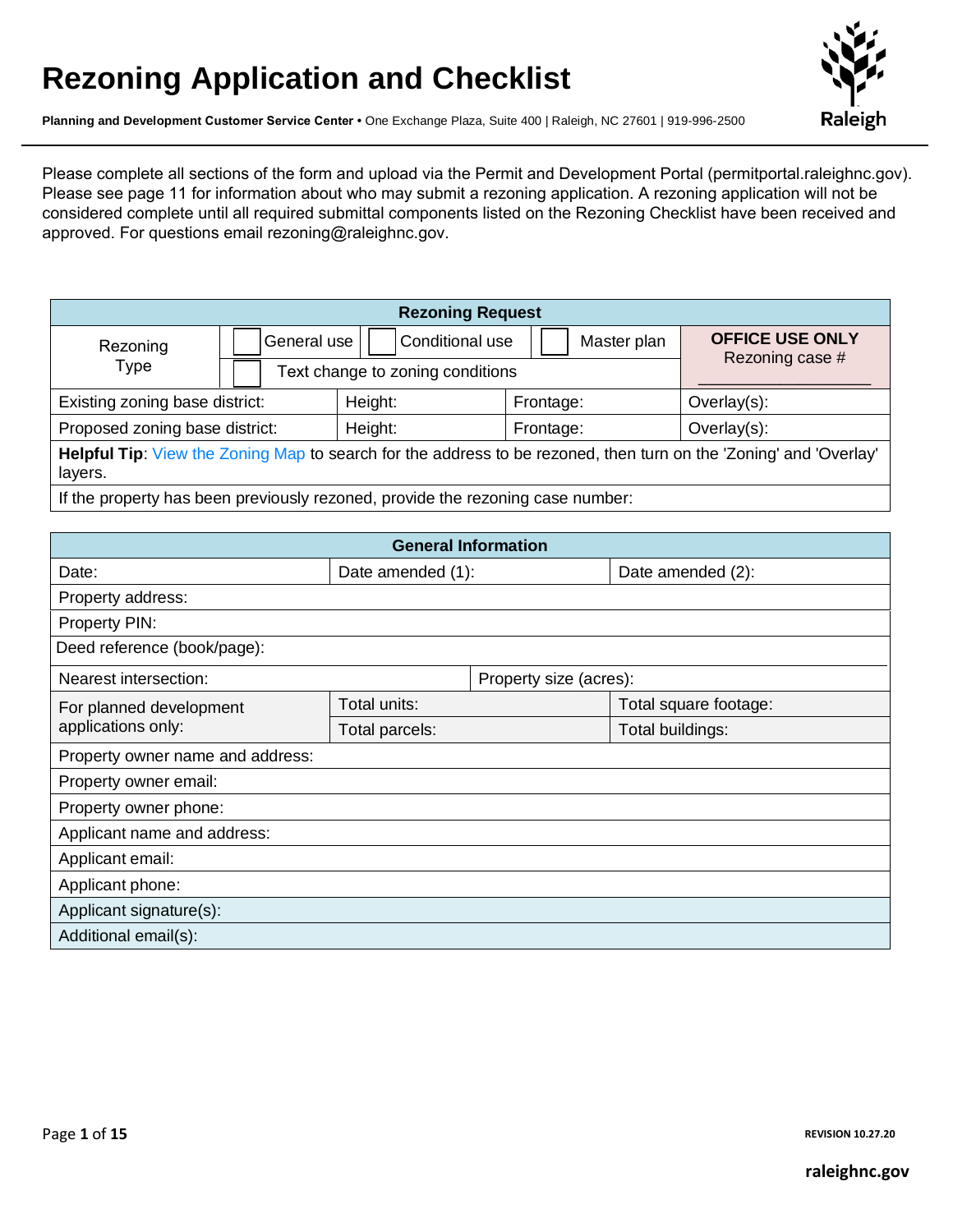| <b>Conditional Use District Zoning Conditions</b> |                  |                                           |  |  |
|---------------------------------------------------|------------------|-------------------------------------------|--|--|
| Zoning case #:                                    | Date submitted:  | <b>OFFICE USE ONLY</b><br>Rezoning case # |  |  |
| Existing zoning:                                  | Proposed zoning: |                                           |  |  |

#### **Narrative of Zoning Conditions Offered**

The property owner(s) hereby offers, consents to, and agrees to abide, if the rezoning request is approved, the conditions written above. All property owners must sign each condition page. This page may be photocopied if additional space is needed.

Property Owner(s) Signature: \_\_\_\_\_\_\_\_\_\_\_\_\_\_\_\_\_\_\_\_\_\_\_\_\_\_\_\_\_\_\_\_\_\_\_\_\_\_\_\_\_\_\_\_\_\_\_

Printed Name: \_\_\_\_\_\_\_\_\_\_\_\_\_\_\_\_\_\_\_\_\_\_\_\_\_\_\_\_\_\_\_\_\_\_\_\_\_\_\_\_\_\_\_\_\_\_\_\_\_\_\_\_\_\_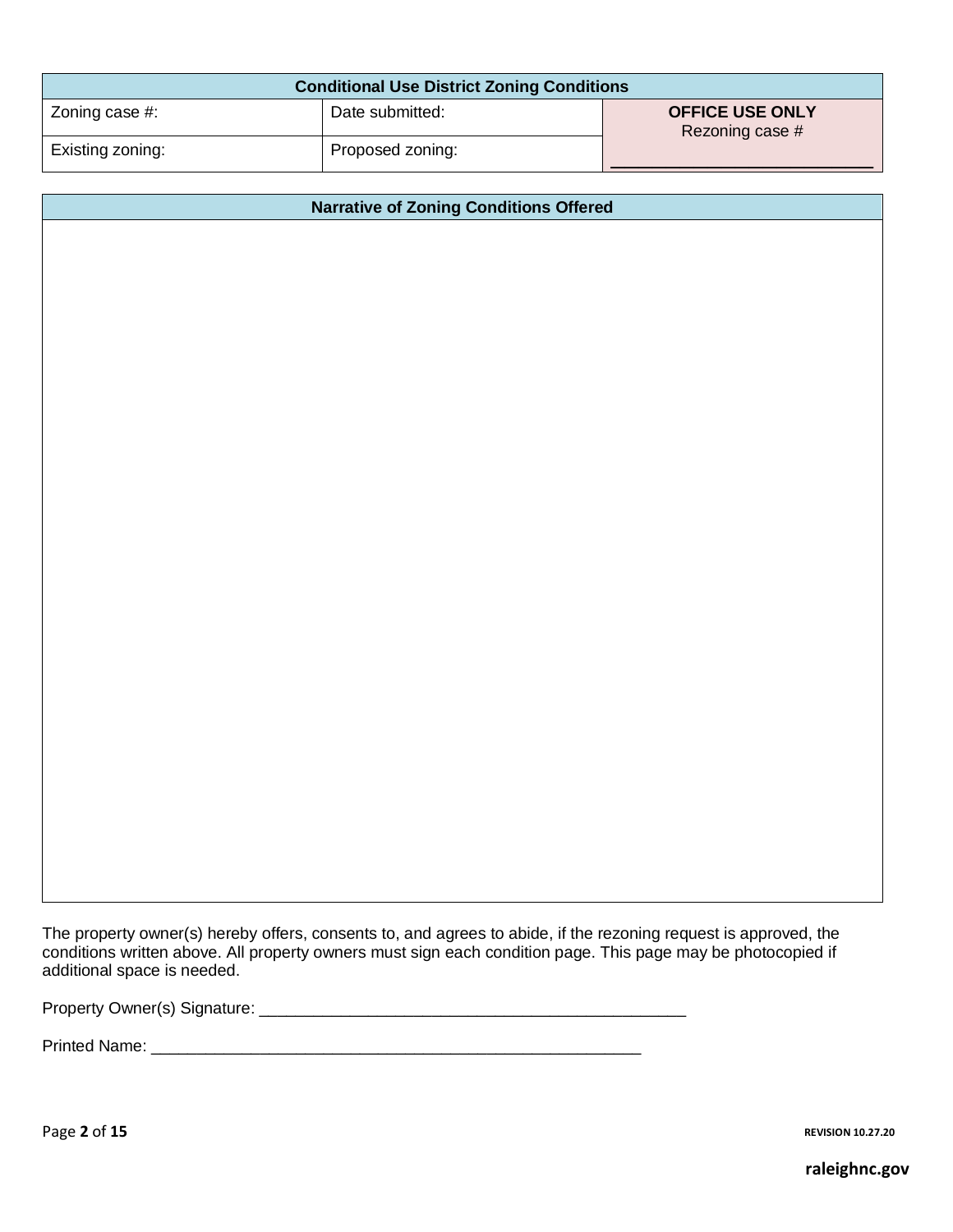| <b>Rezoning Application Addendum #1</b>                                                                                                                                                                                                  |                                           |  |  |
|------------------------------------------------------------------------------------------------------------------------------------------------------------------------------------------------------------------------------------------|-------------------------------------------|--|--|
| Comprehensive Plan Analysis                                                                                                                                                                                                              |                                           |  |  |
| The applicant is asked to analyze the impact of the rezoning request and<br>its consistency with the Comprehensive Plan. The applicant is also asked<br>to explain how the rezoning request is reasonable and in the public<br>interest. | <b>OFFICE USE ONLY</b><br>Rezoning case # |  |  |
| <b>Statement of Consistency</b>                                                                                                                                                                                                          |                                           |  |  |
| Provide brief statements regarding whether the rezoning request is consistent with the future land use<br>designation, the urban form map, and any applicable policies contained within the 2030 Comprehensive Plan.                     |                                           |  |  |
|                                                                                                                                                                                                                                          |                                           |  |  |
| <b>Public Benefits</b>                                                                                                                                                                                                                   |                                           |  |  |
| Provide brief statements explaining how the rezoning request is reasonable and in the public interest.                                                                                                                                   |                                           |  |  |
|                                                                                                                                                                                                                                          |                                           |  |  |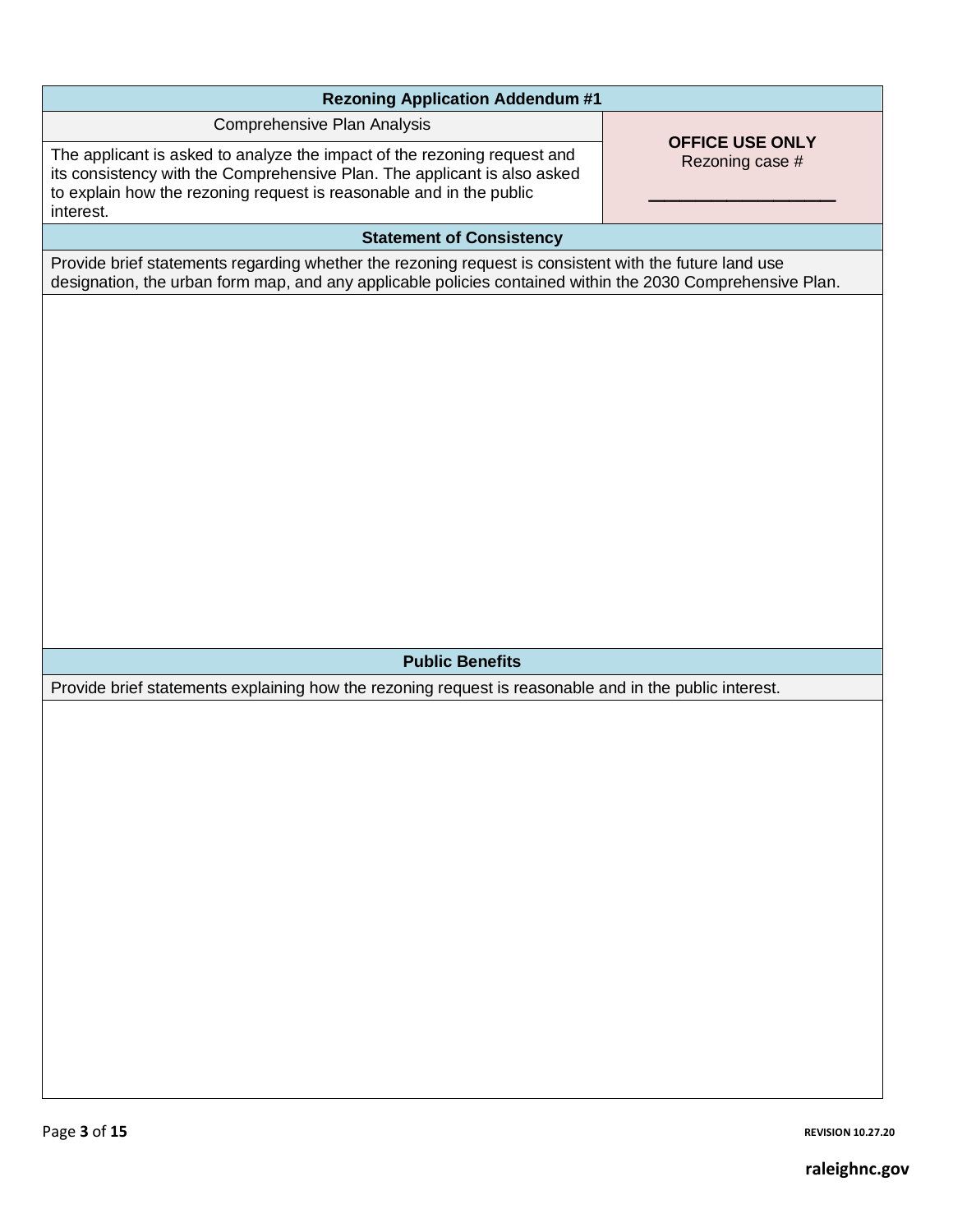| <b>Rezoning Application Addendum #2</b>                                                                                                                                                                                                                                                                                                                                                                                                                             |
|---------------------------------------------------------------------------------------------------------------------------------------------------------------------------------------------------------------------------------------------------------------------------------------------------------------------------------------------------------------------------------------------------------------------------------------------------------------------|
| Impact on Historic Resources                                                                                                                                                                                                                                                                                                                                                                                                                                        |
| The applicant is asked to analyze the impact of the rezoning request on<br><b>OFFICE USE ONLY</b><br>historic resources. For the purposes of this section, a historic resource is<br>Rezoning case #<br>defined as any site, structure, sign, or other feature of the property to be<br>rezoned that is listed in the National Register of Historic Places or<br>designated by the City of Raleigh as a landmark or contributing to a<br>Historic Overlay District. |
| <b>Inventory of Historic Resources</b>                                                                                                                                                                                                                                                                                                                                                                                                                              |
| List in the space below all historic resources located on the property to be rezoned. For each resource, indicate<br>how the proposed zoning would impact the resource.                                                                                                                                                                                                                                                                                             |
|                                                                                                                                                                                                                                                                                                                                                                                                                                                                     |
|                                                                                                                                                                                                                                                                                                                                                                                                                                                                     |
|                                                                                                                                                                                                                                                                                                                                                                                                                                                                     |
|                                                                                                                                                                                                                                                                                                                                                                                                                                                                     |
|                                                                                                                                                                                                                                                                                                                                                                                                                                                                     |
|                                                                                                                                                                                                                                                                                                                                                                                                                                                                     |
|                                                                                                                                                                                                                                                                                                                                                                                                                                                                     |
|                                                                                                                                                                                                                                                                                                                                                                                                                                                                     |
|                                                                                                                                                                                                                                                                                                                                                                                                                                                                     |
|                                                                                                                                                                                                                                                                                                                                                                                                                                                                     |
|                                                                                                                                                                                                                                                                                                                                                                                                                                                                     |
| <b>Proposed Mitigation</b>                                                                                                                                                                                                                                                                                                                                                                                                                                          |
| Provide brief statements describing actions that will be taken to mitigate all negative impacts listed above.                                                                                                                                                                                                                                                                                                                                                       |
|                                                                                                                                                                                                                                                                                                                                                                                                                                                                     |
|                                                                                                                                                                                                                                                                                                                                                                                                                                                                     |
|                                                                                                                                                                                                                                                                                                                                                                                                                                                                     |
|                                                                                                                                                                                                                                                                                                                                                                                                                                                                     |
|                                                                                                                                                                                                                                                                                                                                                                                                                                                                     |
|                                                                                                                                                                                                                                                                                                                                                                                                                                                                     |
|                                                                                                                                                                                                                                                                                                                                                                                                                                                                     |
|                                                                                                                                                                                                                                                                                                                                                                                                                                                                     |
|                                                                                                                                                                                                                                                                                                                                                                                                                                                                     |
|                                                                                                                                                                                                                                                                                                                                                                                                                                                                     |
|                                                                                                                                                                                                                                                                                                                                                                                                                                                                     |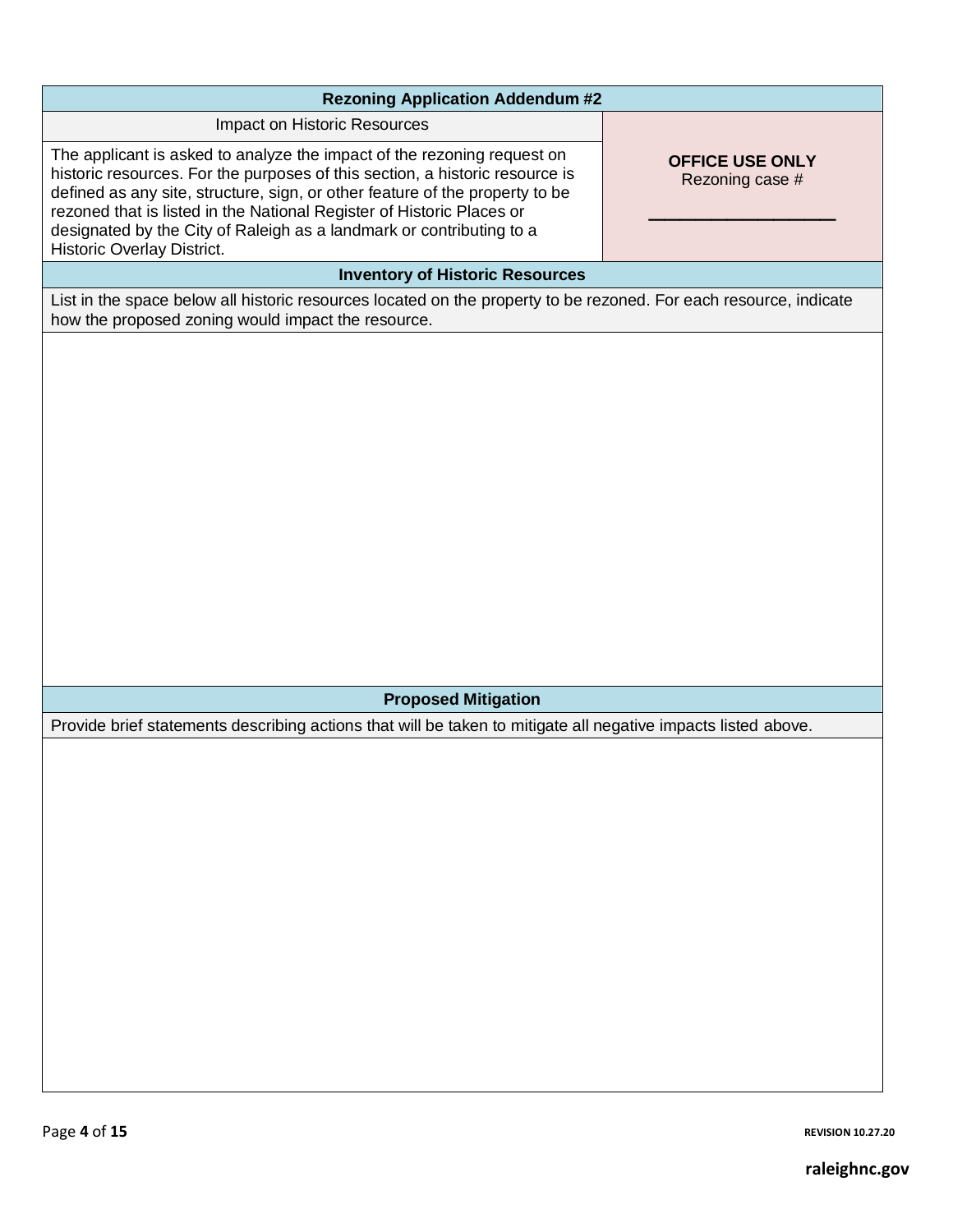|              | <b>Urban Design Guidelines</b>                                                                                                                                                                                                                                                                                                                                                                                                                                                                                                             |
|--------------|--------------------------------------------------------------------------------------------------------------------------------------------------------------------------------------------------------------------------------------------------------------------------------------------------------------------------------------------------------------------------------------------------------------------------------------------------------------------------------------------------------------------------------------------|
|              | The applicant must respond to the Urban Design Guidelines contained in the 2030 Comprehensive Plan if:<br>a) The property to be rezoned is within a "City Growth Center" or "Mixed-Use Center", OR;<br>b) The property to be rezoned is located along a "Main Street" or "Transit Emphasis Corridor" as shown on the<br>Urban Form Map in the 2030 Comprehensive Plan.                                                                                                                                                                     |
|              | Click here to view the Urban Form Map.<br>Urban form designation:                                                                                                                                                                                                                                                                                                                                                                                                                                                                          |
| 1            | All Mixed-Use developments should generally provide retail (such as eating establishments, food stores,<br>and banks), and other such uses as office and residential within walking distance of each other. Mixed uses<br>should be arranged in a compact and pedestrian friendly form.<br><b>Response:</b>                                                                                                                                                                                                                                |
| $\mathbf{2}$ | Within all Mixed-Use Areas buildings that are adjacent to lower density neighborhoods should<br>transition (height, design, distance and/or landscaping) to the lower heights or be comparable in<br>height and massing.<br><b>Response:</b>                                                                                                                                                                                                                                                                                               |
| 3            | A mixed-use area's road network should connect directly into the neighborhood road network of the<br>surrounding community, providing multiple paths for movement to and through the mixed-use area. In this<br>way, trips made from the surrounding residential neighborhood(s) to the mixed-use area should be<br>possible without requiring travel along a major thoroughfare or arterial.<br><b>Response:</b>                                                                                                                          |
| 4            | Streets should interconnect within a development and with adjoining development. Cul-de-sacs or dead-<br>end streets are generally discouraged except where topographic conditions and/or exterior lot line<br>configurations offer no practical alternatives for connection or through traffic. Street stubs should be<br>provided with development adjacent to open land to provide for future connections. Streets should be<br>planned with due regard to the designated corridors shown on the Thoroughfare Plan.<br><b>Response:</b> |
| 5            | New development should be comprised of blocks of public and/or private streets (including sidewalks). Block<br>faces should have a length generally not exceeding 660 feet. Where commercial driveways are used to create<br>block structure, they should include the same pedestrian amenities as public or private streets.<br><b>Response:</b>                                                                                                                                                                                          |
| 6            | A primary task of all urban architecture and landscape design is the physical definition of streets and public<br>spaces as places of shared use. Streets should be lined by buildings rather than parking lots and should<br>provide interest especially for pedestrians. Garage entrances and/or loading areas should be located at the<br>side or rear of a property.<br><b>Response:</b>                                                                                                                                               |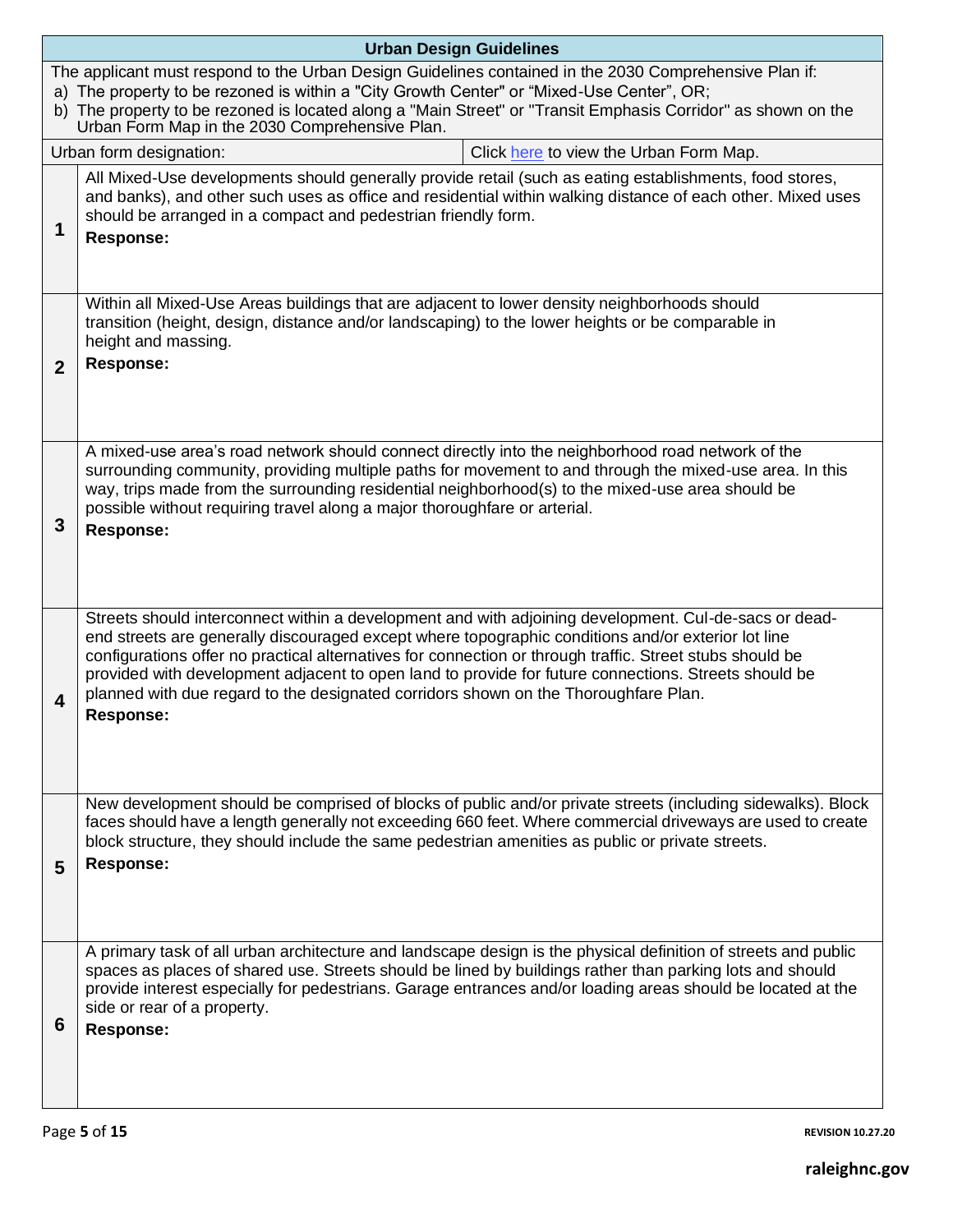| 7  | Buildings should be located close to the pedestrian-oriented street (within 25 feet of the curb), with off-<br>street parking behind and/or beside the buildings. When a development plan is located along a high-<br>volume corridor without on-street parking, one bay of parking separating the building frontage along the<br>corridor is a preferred option.<br>Response: |
|----|--------------------------------------------------------------------------------------------------------------------------------------------------------------------------------------------------------------------------------------------------------------------------------------------------------------------------------------------------------------------------------|
| 8  | If the site is located at a street intersection, the main building or main part of the building should be<br>placed at the corner. Parking, loading or service should not be located at an intersection.<br><b>Response:</b>                                                                                                                                                   |
| 9  | To ensure that urban open space is well-used, it is essential to locate and design it carefully. The space<br>should be located where it is visible and easily accessible from public areas (building entrances,<br>sidewalks). Take views and sun exposure into account as well.<br><b>Response:</b>                                                                          |
| 10 | New urban spaces should contain direct access from the adjacent streets. They should be open along the<br>adjacent sidewalks and allow for multiple points of entry. They should also be visually permeable from the<br>sidewalk, allowing passersby to see directly into the space.<br><b>Response:</b>                                                                       |
| 11 | The perimeter of urban open spaces should consist of active uses that provide pedestrian traffic for the<br>space including retail, cafés, and restaurants and higher-density residential.<br><b>Response:</b>                                                                                                                                                                 |
| 12 | A properly defined urban open space is visually enclosed by the fronting of buildings to create an<br>outdoor "room" that is comfortable to users.<br><b>Response:</b>                                                                                                                                                                                                         |
| 13 | New public spaces should provide seating opportunities.<br><b>Response:</b>                                                                                                                                                                                                                                                                                                    |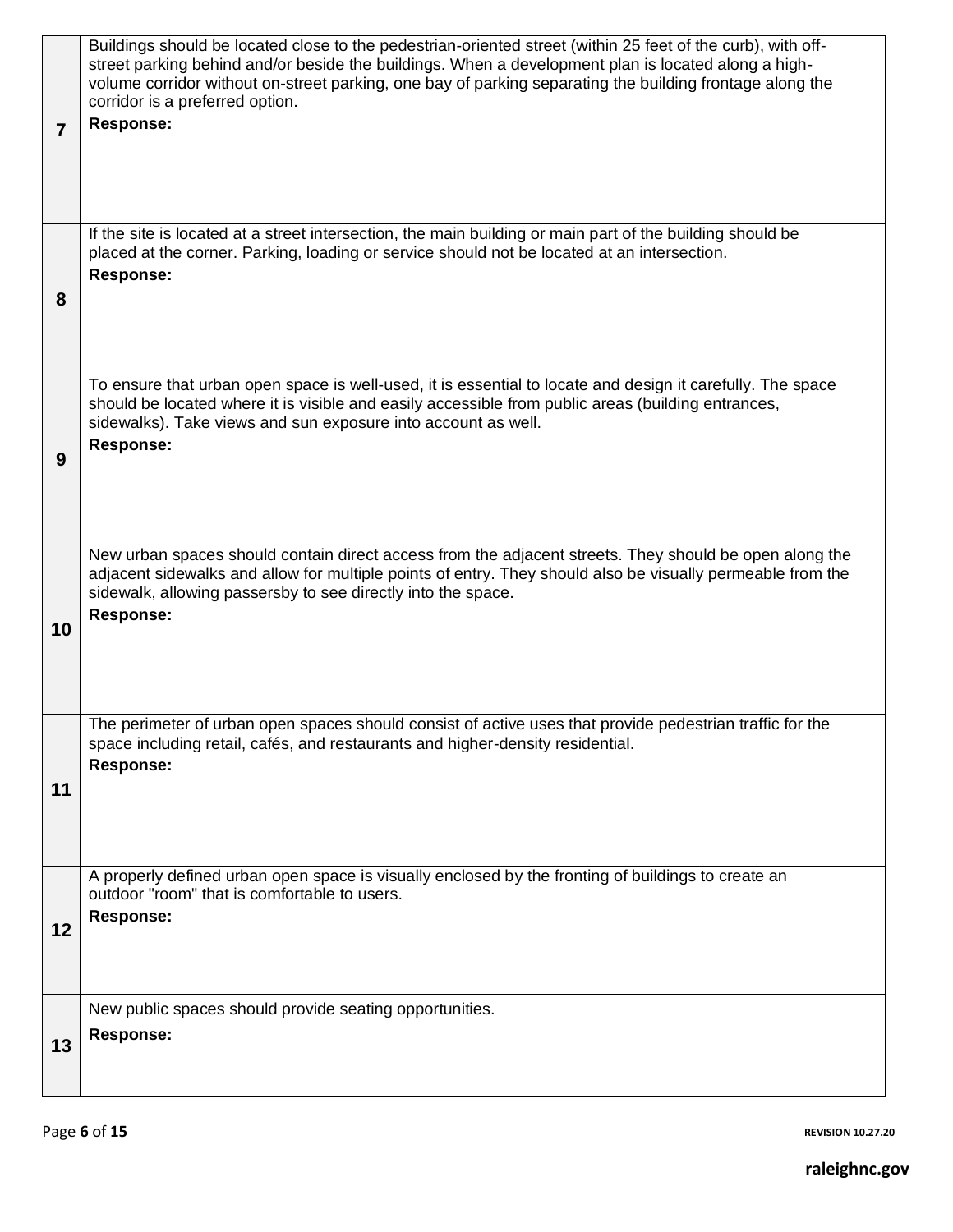| 14 | Parking lots should not dominate the frontage of pedestrian-oriented streets, interrupt pedestrian routes,<br>or negatively impact surrounding developments.<br><b>Response:</b>                                                                                                                                                                                                                                                                                                                                                                 |
|----|--------------------------------------------------------------------------------------------------------------------------------------------------------------------------------------------------------------------------------------------------------------------------------------------------------------------------------------------------------------------------------------------------------------------------------------------------------------------------------------------------------------------------------------------------|
| 15 | Parking lots should be located behind or in the interior of a block whenever possible. Parking lots should not<br>occupy more than 1/3 of the frontage of the adjacent building or not more than 64 feet, whichever is less.<br><b>Response:</b>                                                                                                                                                                                                                                                                                                 |
| 16 | Parking structures are clearly an important and necessary element of the overall urban infrastructure but,<br>given their utilitarian elements, can give serious negative visual effects. New structures should merit the<br>same level of materials and finishes as that a principal building would, care in the use of basic design<br>elements cane make a significant improvement.<br><b>Response:</b>                                                                                                                                       |
| 17 | Higher building densities and more intensive land uses should be within walking distance of transit<br>stops, permitting public transit to become a viable alternative to the automobile.<br><b>Response:</b>                                                                                                                                                                                                                                                                                                                                    |
| 18 | Convenient, comfortable pedestrian access between the transit stop and the building entrance should be<br>planned as part of the overall pedestrian network.<br><b>Response:</b>                                                                                                                                                                                                                                                                                                                                                                 |
| 19 | All development should respect natural resources as an essential component of the human environment.<br>The most sensitive landscape areas, both environmentally and visually, are steep slopes greater than 15<br>percent, watercourses, and floodplains. Any development in these areas should minimize intervention and<br>maintain the natural condition except under extreme circumstances. Where practical, these features<br>should be conserved as open space amenities and incorporated in the overall site design.<br><b>Response:</b> |
| 20 | It is the intent of these guidelines to build streets that are integral components of community design. Public<br>and private streets, as well as commercial driveways that serve as primary pedestrian pathways to building<br>entrances, should be designed as the main public spaces of the City and should be scaled for pedestrians.<br><b>Response:</b>                                                                                                                                                                                    |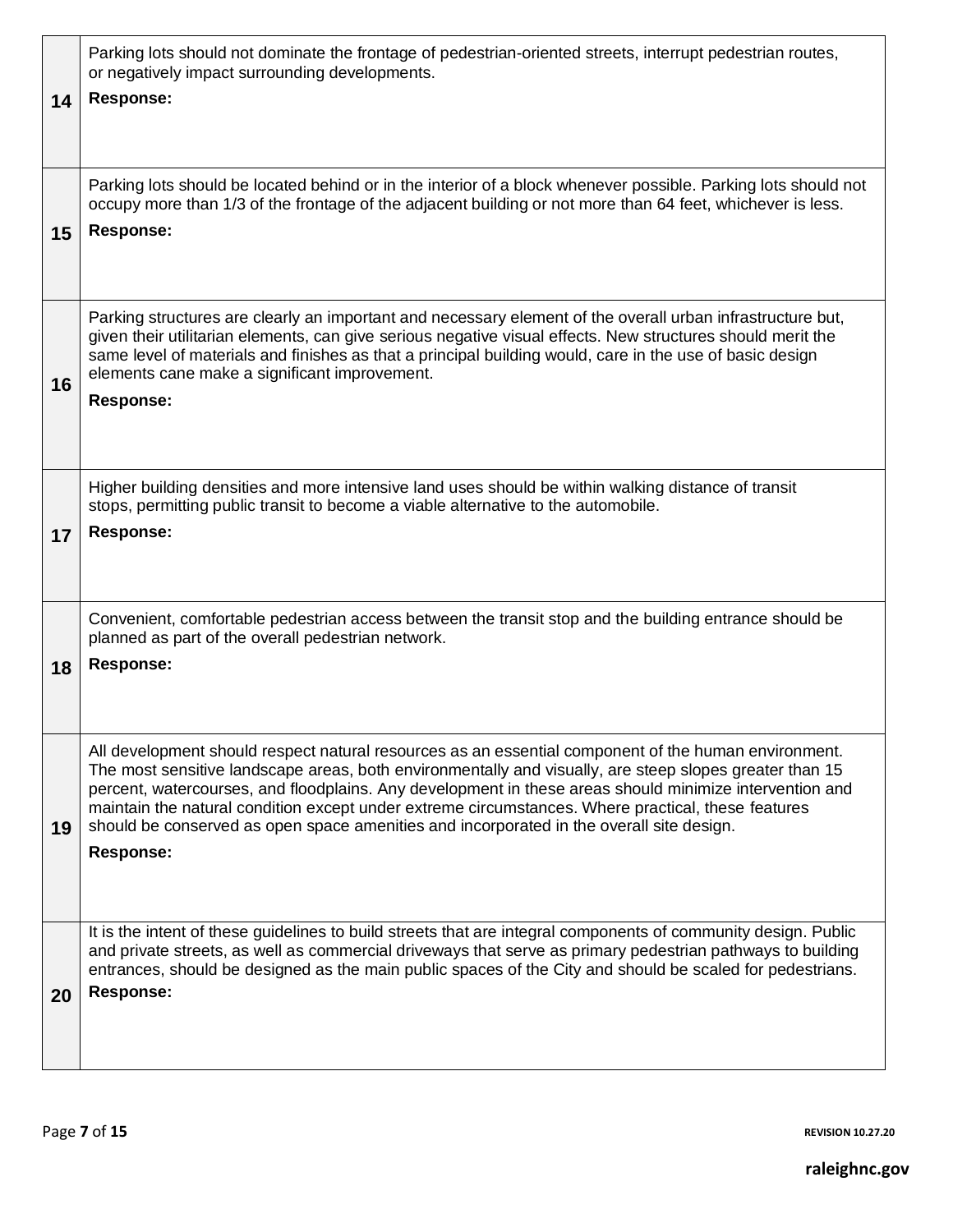|    | Sidewalks should be 5-8 feet wide in residential areas and located on both sides of the street. Sidewalks<br>in commercial areas and Pedestrian Business Overlays should be a minimum of 14-18 feet wide to<br>accommodate sidewalk uses such as vendors, merchandising and outdoor seating.                                                                                                                                                                                                                                                                                                                                                                                                                                                                                          |
|----|---------------------------------------------------------------------------------------------------------------------------------------------------------------------------------------------------------------------------------------------------------------------------------------------------------------------------------------------------------------------------------------------------------------------------------------------------------------------------------------------------------------------------------------------------------------------------------------------------------------------------------------------------------------------------------------------------------------------------------------------------------------------------------------|
| 21 | <b>Response:</b>                                                                                                                                                                                                                                                                                                                                                                                                                                                                                                                                                                                                                                                                                                                                                                      |
| 22 | Streets should be designed with street trees planted in a manner appropriate to their function. Commercial<br>streets should have trees which complement the face of the buildings and which shade the sidewalk.<br>Residential streets should provide for an appropriate canopy, which shadows both the street and sidewalk,<br>and serves as a visual buffer between the street and the home. The typical width of the street landscape<br>strip is 6-8 feet. This width ensures healthy street trees, precludes tree roots from breaking the sidewalk,<br>and provides adequate pedestrian buffering. Street trees should be at least 6 1/4" caliper and should be<br>consistent with the City's landscaping, lighting and street sight distance requirements.<br><b>Response:</b> |
| 23 | Buildings should define the streets spatially. Proper spatial definition should be achieved with buildings<br>or other architectural elements (including certain tree plantings) that make up the street edges aligned<br>in a disciplined manner with an appropriate ratio of height to width.<br><b>Response:</b>                                                                                                                                                                                                                                                                                                                                                                                                                                                                   |
| 24 | The primary entrance should be both architecturally and functionally on the front facade of any building<br>facing the primary public street. Such entrances shall be designed to convey their prominence on the<br>fronting facade.<br><b>Response:</b>                                                                                                                                                                                                                                                                                                                                                                                                                                                                                                                              |
| 25 | The ground level of the building should offer pedestrian interest along sidewalks. This includes<br>windows entrances, and architectural details. Signage, awnings, and ornamentation are encouraged.<br><b>Response:</b>                                                                                                                                                                                                                                                                                                                                                                                                                                                                                                                                                             |
| 26 | The sidewalks should be the principal place of pedestrian movement and casual social interaction. Designs<br>and uses should be complementary to that function.<br><b>Response:</b>                                                                                                                                                                                                                                                                                                                                                                                                                                                                                                                                                                                                   |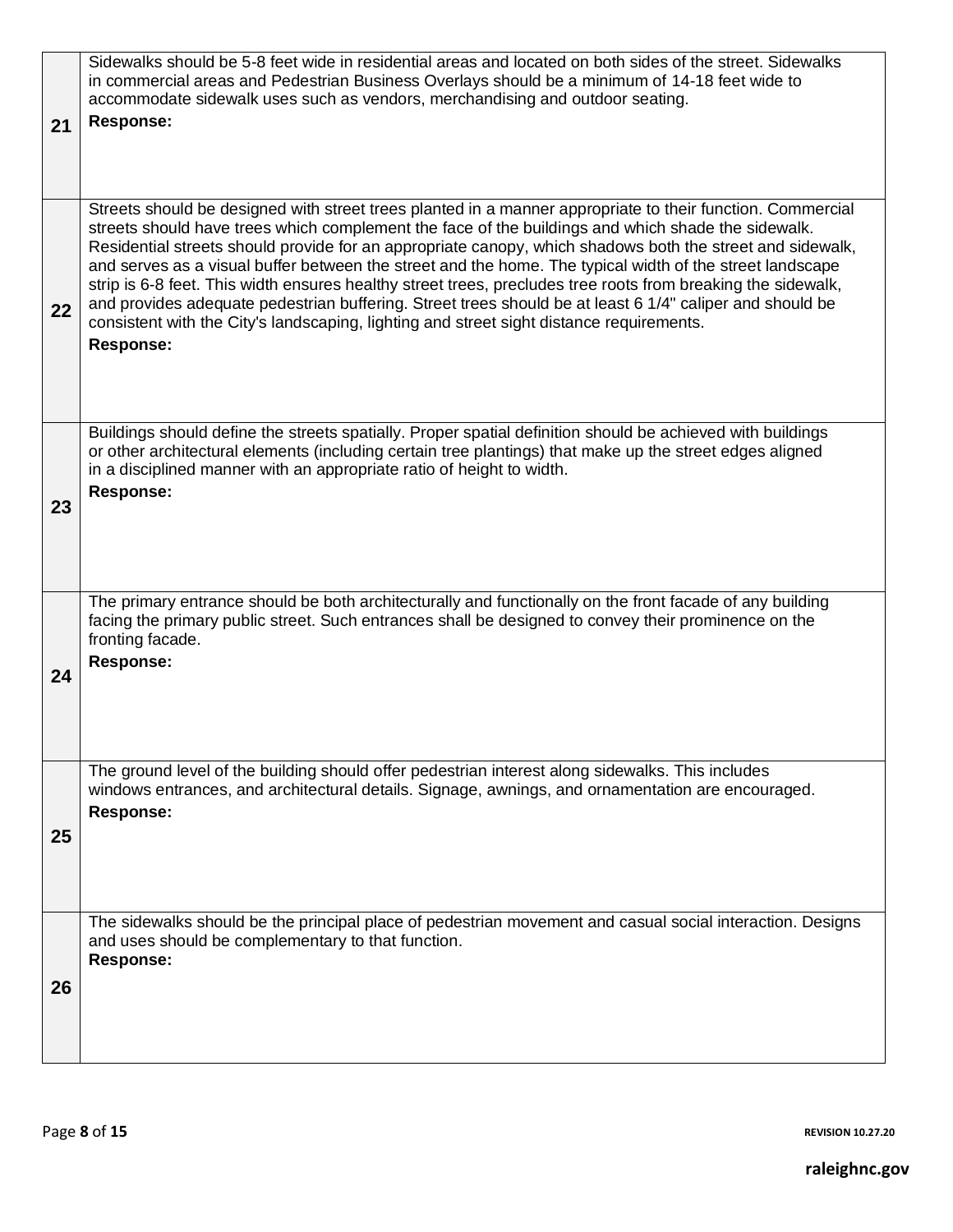| <b>Rezoning Checklist (Submittal Requirements)</b>                                                                                                                         |            |     |                             |           |     |
|----------------------------------------------------------------------------------------------------------------------------------------------------------------------------|------------|-----|-----------------------------|-----------|-----|
| To be completed by Applicant                                                                                                                                               |            |     | To be completed by<br>staff |           |     |
| <b>General Requirements - General Use or Conditional Use Rezoning</b>                                                                                                      | <b>Yes</b> | N/A | <b>Yes</b>                  | <b>No</b> | N/A |
| 1. I have referenced this Rezoning Checklist and by using this as a<br>guide, it will ensure that I receive a complete and thorough first review<br>by the City of Raleigh |            |     |                             |           |     |
| 2. Pre-application conference.                                                                                                                                             |            |     |                             |           |     |
| 3. Neighborhood meeting notice and report                                                                                                                                  |            |     |                             |           |     |
| 4. Rezoning application review fee (see Fee Guide for rates).                                                                                                              |            |     |                             |           |     |
| 5. Completed application submitted through Permit and Development<br>Portal                                                                                                |            |     |                             |           |     |
| 6. Completed Comprehensive Plan consistency analysis                                                                                                                       |            |     |                             |           |     |
| 7. Completed response to the urban design guidelines                                                                                                                       |            |     |                             |           |     |
| 8. Two sets of stamped envelopes addressed to all property owners and<br>tenants of the rezoning site(s) and within 500 feet of area to be rezoned.                        |            |     |                             |           |     |
| 9. Trip generation study                                                                                                                                                   |            |     |                             |           |     |
| 10. Traffic impact analysis                                                                                                                                                |            |     |                             |           |     |
| For properties requesting a Conditional Use District:                                                                                                                      |            |     |                             |           |     |
| 11. Completed zoning conditions, signed by property owner(s).                                                                                                              |            |     |                             |           |     |
| If applicable, see page 11:                                                                                                                                                |            |     |                             |           |     |
| 12. Proof of Power of Attorney or Owner Affidavit.                                                                                                                         |            |     |                             |           |     |
| For properties requesting a Planned Development or Campus District:                                                                                                        |            |     |                             |           |     |
| 13. Master plan (see Master Plan submittal requirements).                                                                                                                  |            |     |                             |           |     |
| For properties requesting a text change to zoning conditions:                                                                                                              |            |     |                             |           |     |
| 14. Redline copy of zoning conditions with proposed changes.                                                                                                               |            |     |                             |           |     |
| 15. Proposed conditions signed by property owner(s).                                                                                                                       |            |     |                             |           |     |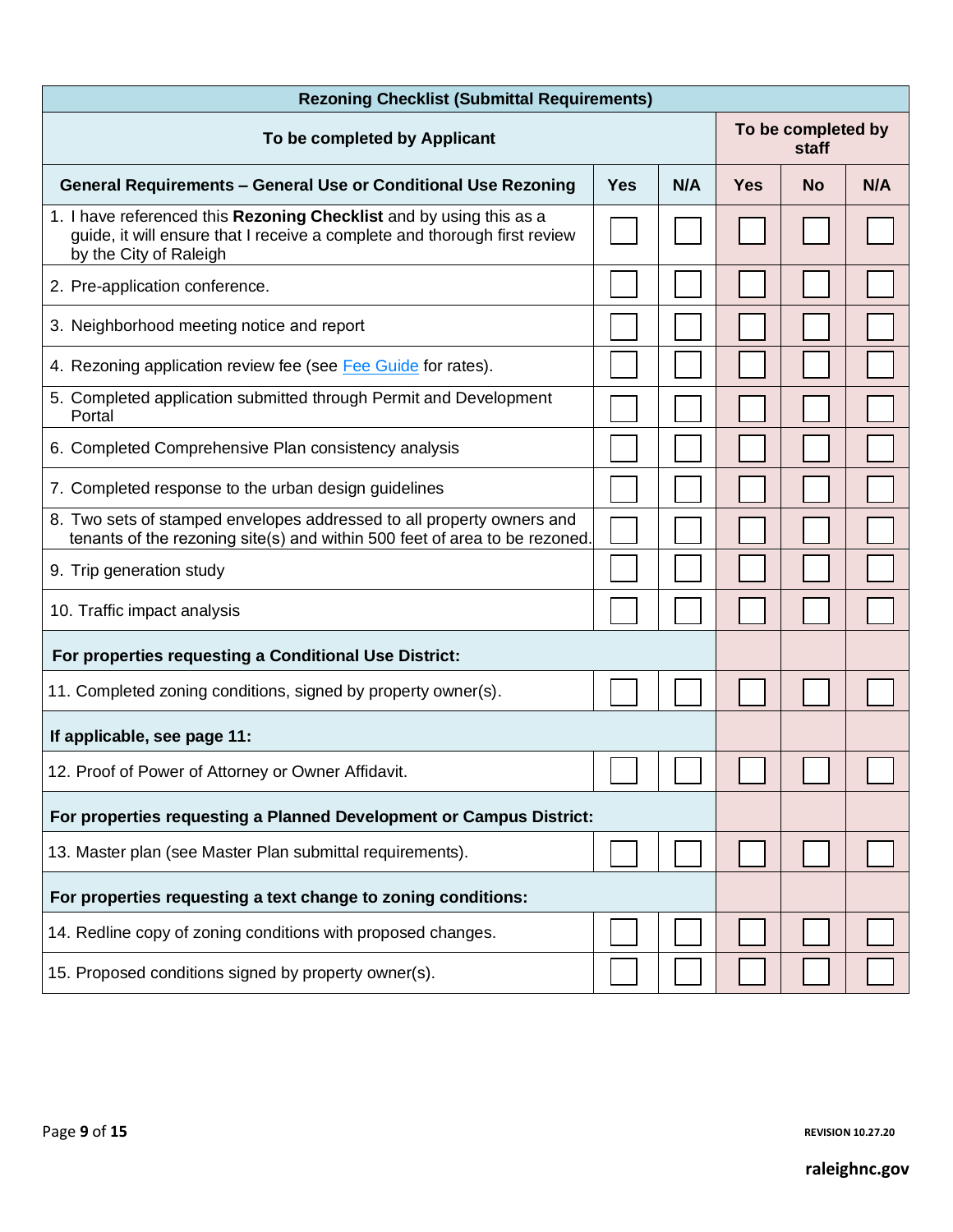| <b>Master Plan (Submittal Requirements)</b>                                                                                                                                    |            |     |                             |           |     |
|--------------------------------------------------------------------------------------------------------------------------------------------------------------------------------|------------|-----|-----------------------------|-----------|-----|
| To be completed by Applicant                                                                                                                                                   |            |     | To be completed by<br>staff |           |     |
| <b>General Requirements - Master Plan</b>                                                                                                                                      | <b>Yes</b> | N/A | <b>Yes</b>                  | <b>No</b> | N/A |
| 1. I have referenced this Master Plan Checklist and by using this as a<br>guide, it will ensure that I receive a complete and thorough first review<br>by the City of Raleigh. |            |     |                             |           |     |
| 2. Total number of units and square feet                                                                                                                                       |            |     |                             |           |     |
| 3. 12 sets of plans                                                                                                                                                            |            |     |                             |           |     |
| 4. Completed application; submitted through Permit & Development Portal                                                                                                        |            |     |                             |           |     |
| 5. Vicinity Map                                                                                                                                                                |            |     |                             |           |     |
| 6. Existing Conditions Map                                                                                                                                                     |            |     |                             |           |     |
| 7. Street and Block Layout Plan                                                                                                                                                |            |     |                             |           |     |
| 8. General Layout Map/Height and Frontage Map                                                                                                                                  |            |     |                             |           |     |
| 9. Description of Modification to Standards, 12 sets                                                                                                                           |            |     |                             |           |     |
| 10. Development Plan (location of building types)                                                                                                                              |            |     |                             |           |     |
| 11. Pedestrian Circulation Plan                                                                                                                                                |            |     |                             |           |     |
| 12. Parking Plan                                                                                                                                                               |            |     |                             |           |     |
| 13. Open Space Plan                                                                                                                                                            |            |     |                             |           |     |
| 14. Tree Conservation Plan (if site is 2 acres or more)                                                                                                                        |            |     |                             |           |     |
| 15. Major Utilities Plan/Utilities Service Plan                                                                                                                                |            |     |                             |           |     |
| 16. Generalized Stormwater Plan                                                                                                                                                |            |     |                             |           |     |
| 17. Phasing Plan                                                                                                                                                               |            |     |                             |           |     |
| 18. Three-Dimensional Model/renderings                                                                                                                                         |            |     |                             |           |     |
| 19. Common Signage Plan                                                                                                                                                        |            |     |                             |           |     |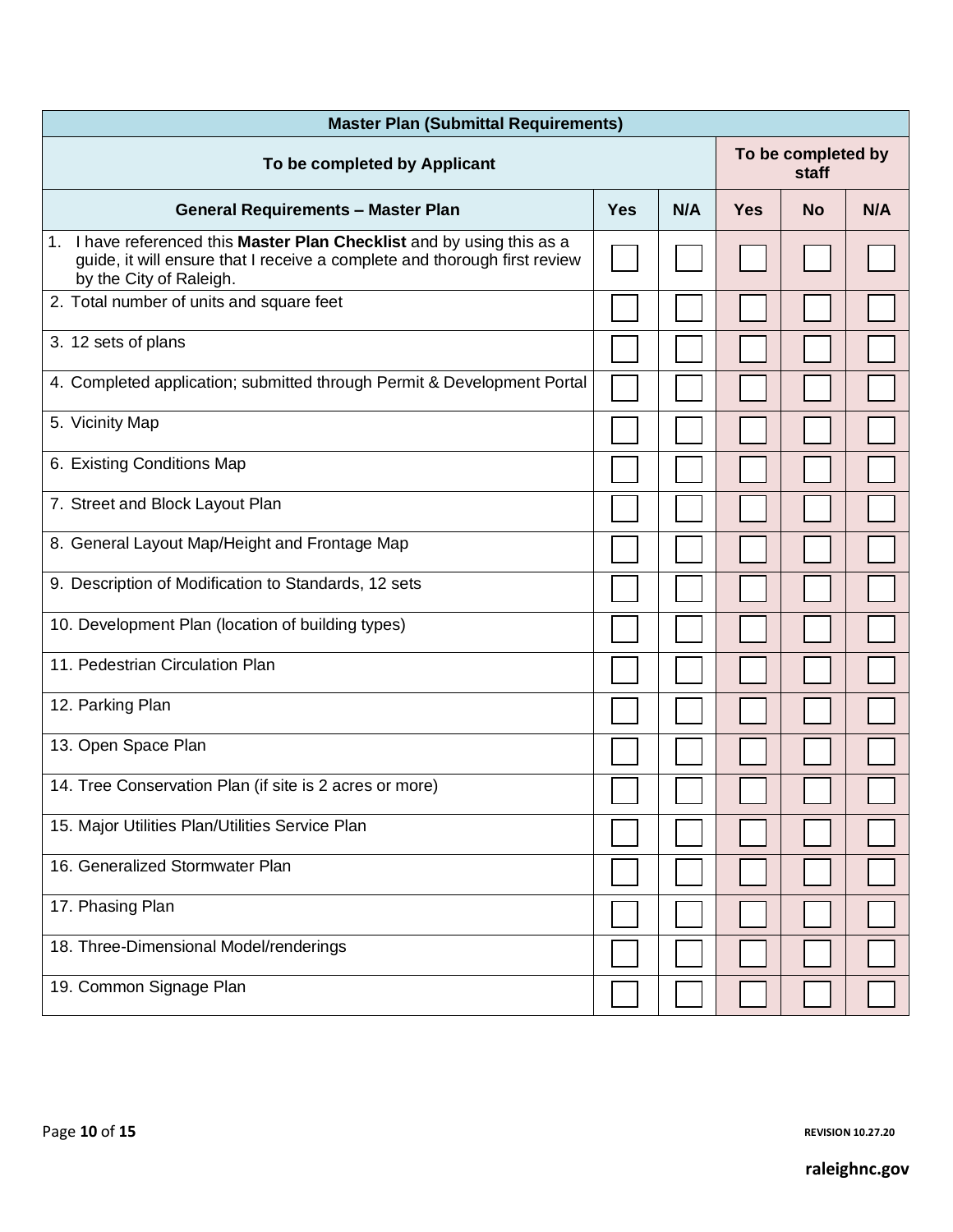## **Who Can Initiate a Zoning Request?**

If requesting to down-zone property, the rezoning application must be signed by all the property owners whose property is subject to the downzoning. Downzoning is defined as a zoning ordinance that affects an area of land in one of the following ways:

- 1. By decreasing the development density of the land to be less dense than was allowed under its previous usage.
- 2. By reducing the permitted uses of the land that are specified in a zoning ordinance or land development regulation to fewer uses than were allowed under its previous usage.

If requesting to rezone property to a conditional district, the rezoning application must be signed by all owners of the property to be included in the district. For purposes of the application only (not the zoning conditions), the City will accept signatures on behalf of the property owner from the following:

- 1. the property owner;
- 2. an attorney acting on behalf of the property owner with an executed power of attorney; or
- 3. a person authorized to act on behalf of the property owner with an executed owner's affidavit.

An owner's affidavit must be made under oath, properly notarized and, at a minimum, include the following information:

- The property owner's name and, if applicable, the property owner's title and organization name.
- The address, PIN and Deed Book/Page Number of the property.
- A statement that the person listed as the property owner is the legal owner of the property described.
- The name of the person authorized to act on behalf of the property owner as the applicant. If applicable, the authorized person's title and organization name.
- A statement that the property owner, as legal owner of the described property, hereby gives authorization and permission to the authorized person, to submit to the City of Raleigh an application to rezone the described property.
- A statement that the property owner understands and acknowledges that zoning conditions must be signed, approved and consented to by the property owner.
- **•** The property owner's signature and the date the property owner signed the affidavit.

If requesting to rezone property to a general use district that is not a down-zoning, the rezoning application may be signed, for the purpose of initiating the request, by property owners or third-party applicants.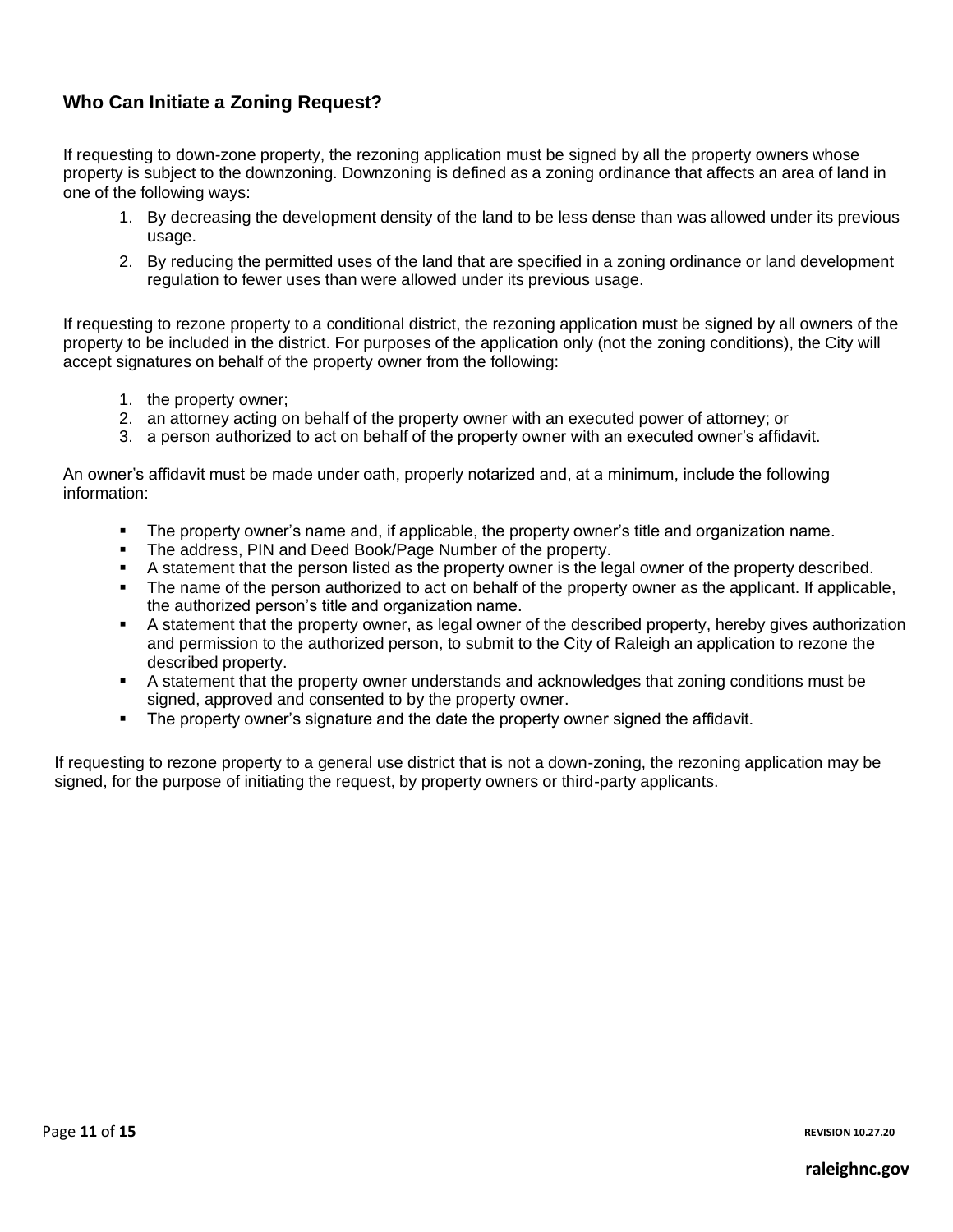## NOTIFICATION LETTER TEMPLATE Date:

Re: Potential (REZONING/TEXT CHANGE TO ZONING CONDITIONS) of (SITE LOCATION)

Neighboring Property Owners and Tenants:

You are invited to attend a neighborhood meeting on (MEETING DATE and TIME). The meeting will be held at (MEETING LOCATION, INCLUDING ADDRESS) and will begin at (TIME).

The purpose of this meeting is to discuss a potential rezoning of the property located at (SITE ADDRESS AND NEARBY LANDMARKS). This site is currently zoned (CURRENT ZONING DISTRICT) and is proposed to be rezoned to (PROPOSED ZONING DISTRICT). (ANY OTHER RELEVANT DETAILS OF THE REQUEST.)

Prior to the submittal of any rezoning application, the City of Raleigh requires that a neighborhood meeting be held for all property owners and tenants within 500 feet of the area requested for rezoning.

Information about the rezoning process is available online; visit [www.raleighnc.gov](http://www.raleighnc.gov) and search for "Rezoning Process." If you have further questions about the rezoning process, please contact Raleigh Planning & Development at 919-996-2682 (option 2) or rezoning@raleighnc.gov.

If you have any concerns or questions about this potential rezoning I (WE) can be reached at: (NAME)

(CONTACT INFO)

Sincerely,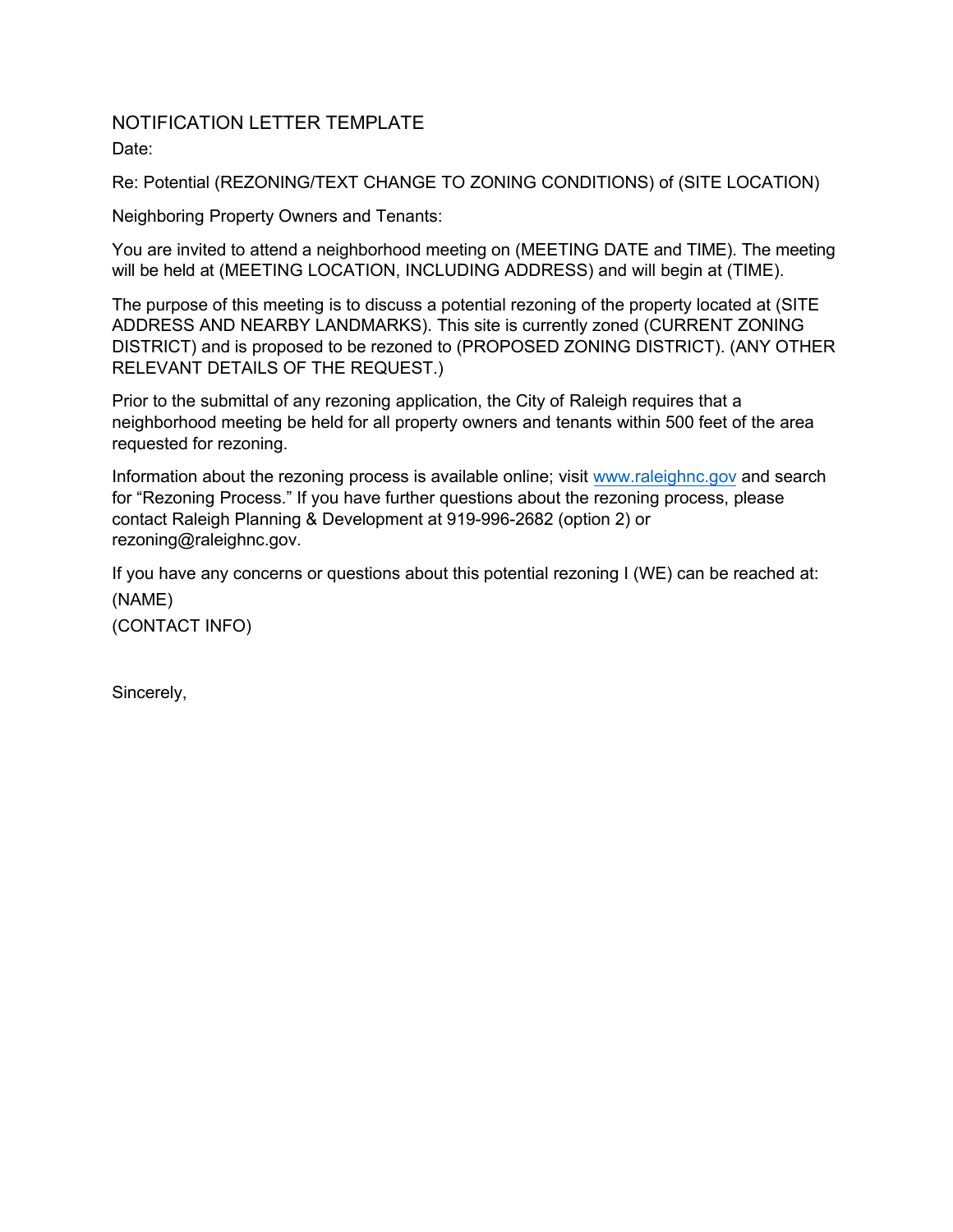#### ATTESTATION TEMPLATE

#### Attestation Statement

I, the undersigned, do hereby attest that the electronic verification document submitted herewith accurately reflects notification letters, enclosures, envelopes and mailing list for mailing the neighborhood meeting notification letters as required by Chapter 10 of the City of Raleigh UDO, and I do hereby further attest that that I did in fact deposit all of the required neighborhood meeting notification letters with the US. Postal Service on the \_\_\_\_\_\_, day of \_\_\_\_\_\_\_\_, 2020. I do hereby attest that this information is true, accurate and complete to the best of my knowledge and I understand that any falsification, omission, or concealment of material fact may be a violation of the UDO subjecting me to administrative, civil, and/or, criminal liability, including, but not limited to, invalidation of the application to which such required neighborhood meeting relates.

 $\frac{1}{2}$  ,  $\frac{1}{2}$  ,  $\frac{1}{2}$  ,  $\frac{1}{2}$  ,  $\frac{1}{2}$  ,  $\frac{1}{2}$  ,  $\frac{1}{2}$  ,  $\frac{1}{2}$  ,  $\frac{1}{2}$  ,  $\frac{1}{2}$  ,  $\frac{1}{2}$  ,  $\frac{1}{2}$  ,  $\frac{1}{2}$  ,  $\frac{1}{2}$  ,  $\frac{1}{2}$  ,  $\frac{1}{2}$  ,  $\frac{1}{2}$  ,  $\frac{1}{2}$  ,  $\frac{1$ 

Signature of Applicant/Applicant Representative Date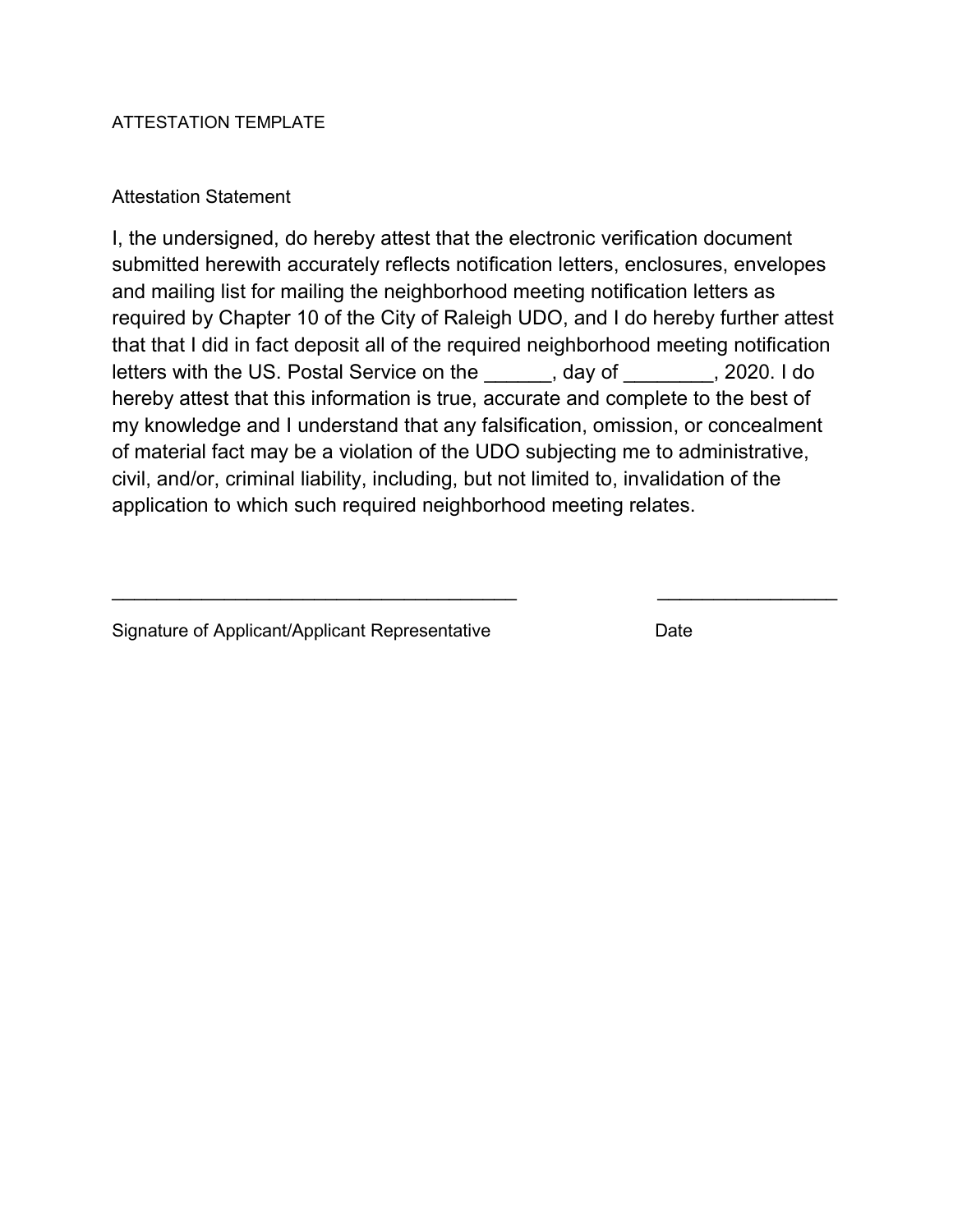# **SUMMARY OF ISSUES**

|       | A neighborhood meeting was held on________________________________(date) to discuss a potential rezoning  |
|-------|-----------------------------------------------------------------------------------------------------------|
|       |                                                                                                           |
|       | (location).                                                                                               |
|       | There were approximately___________________(number) neighbors in attendance. The general issues discussed |
| were: |                                                                                                           |
|       | Summary of Issues:                                                                                        |
|       |                                                                                                           |
|       |                                                                                                           |
|       |                                                                                                           |
|       |                                                                                                           |
|       |                                                                                                           |
|       |                                                                                                           |
|       |                                                                                                           |
|       |                                                                                                           |
|       |                                                                                                           |
|       |                                                                                                           |
|       |                                                                                                           |
|       |                                                                                                           |
|       |                                                                                                           |
|       |                                                                                                           |
|       |                                                                                                           |
|       |                                                                                                           |
|       |                                                                                                           |
|       |                                                                                                           |
|       |                                                                                                           |